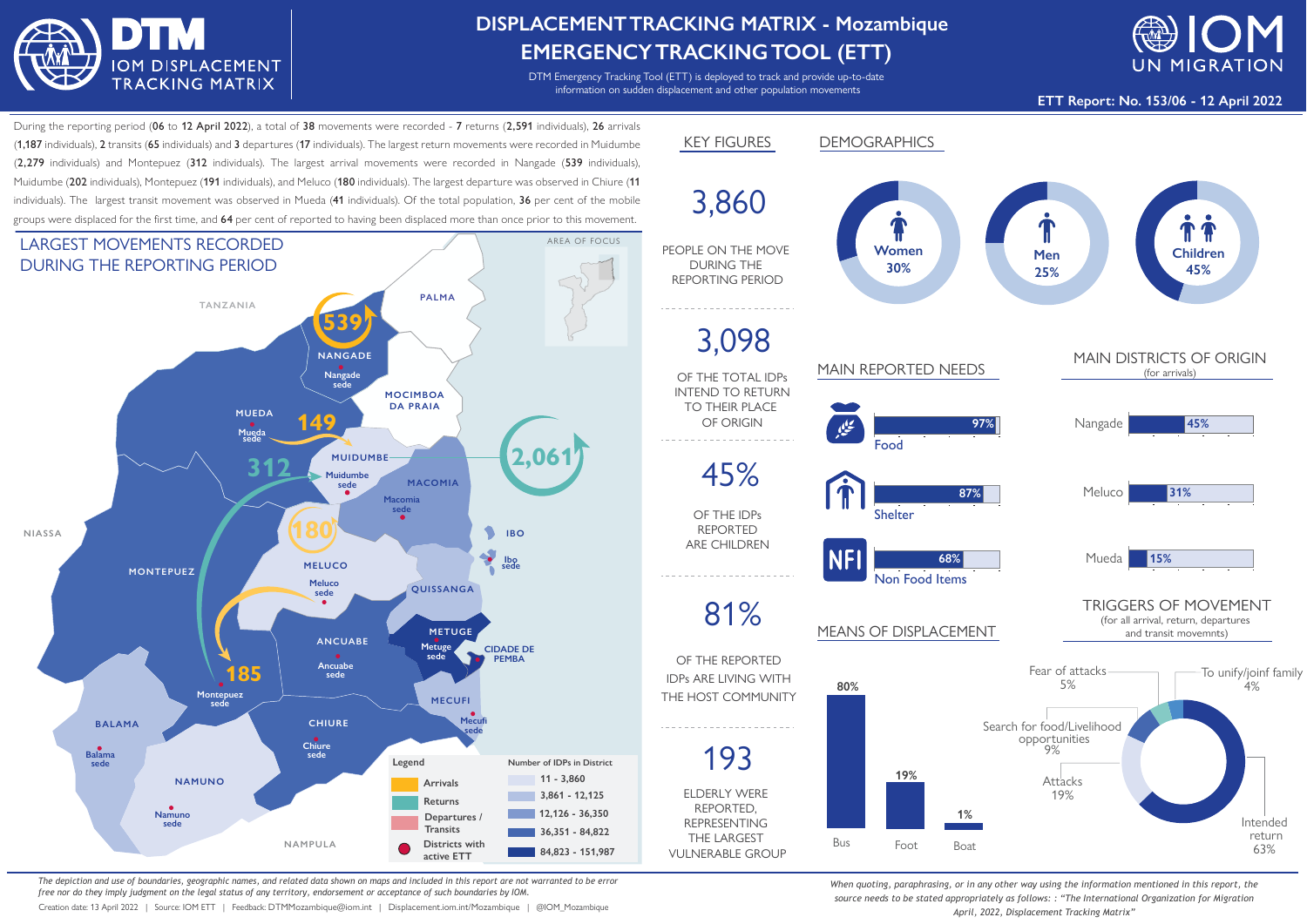

SUPPORTED BY:

G

**USAID** 

**Irish Aid** 

Rialtas na hÉireann<br>Government of Ireland





Humanitarian Aid<br>and Civil Protection

**Website : https://displacement.iom.int/mozambique** Feedback: DTMMozambique@iom.int @IOM\_Mozambique

**When quoting, paraphrasing, or in any other way using the information mentioned in this report, the source needs to be stated appropriately as follows:"The International Organization for Migration, April, 2022, Displacement Tracking Matrix"**